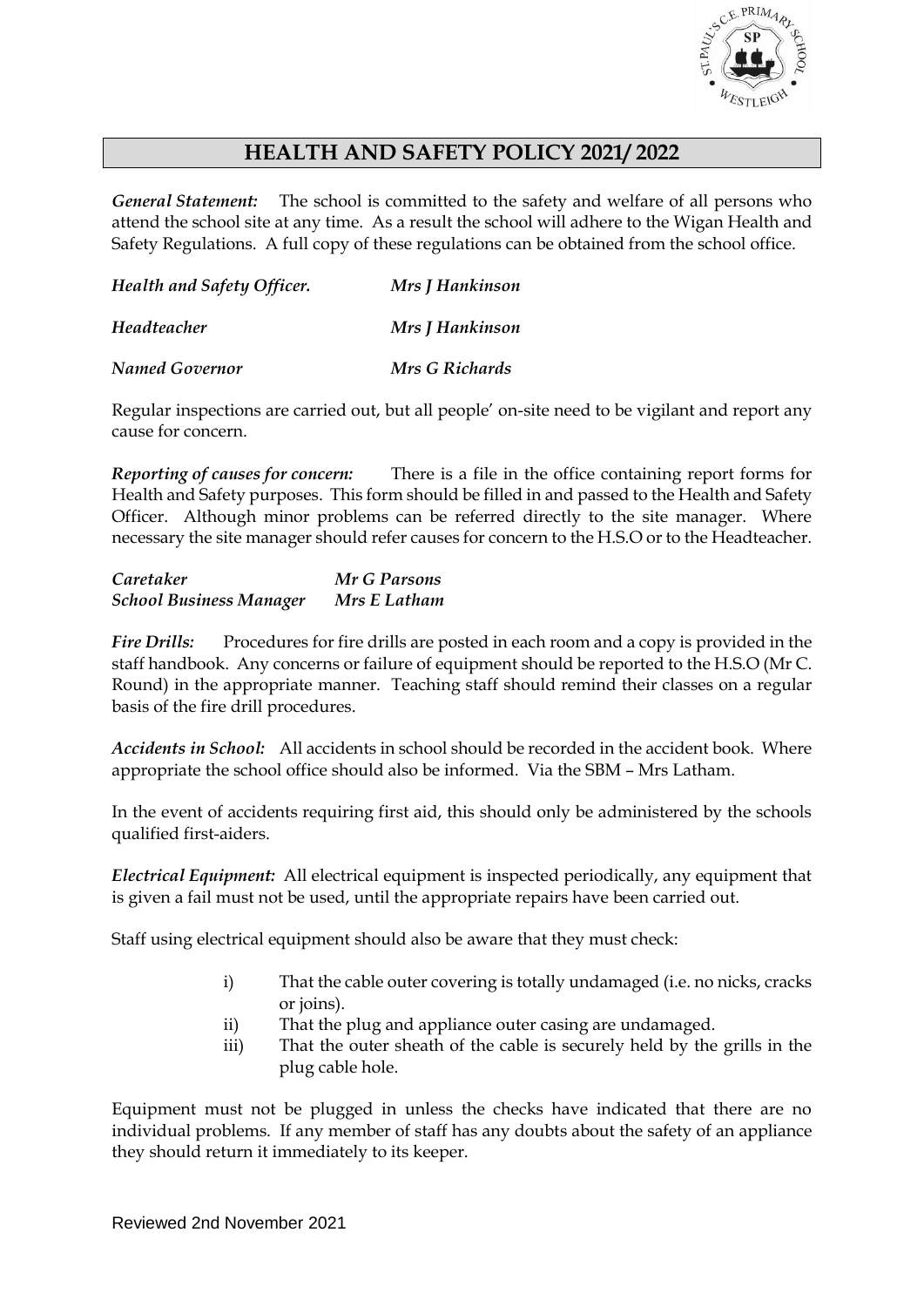

Staff should not allow students to bring their own portable electrical equipment to school, for use in school unless they can supply a current safety certificate.

## *Educational Visits Co-ordinator*

All off-site visits need the relevant risk assessments carrying out. Generic copies are in the Pupil Office. Any staff in charge of off-site activities must have their risk assessments for those activities signed and checked by the head teacher.

*Outside Agencies:* Outside agencies should provide their own insurance, or arrange insurance through the schools Community Liaison Officer.

Any outside Agency intending to use its own electrical equipment must provide a current safety certificate.

Finally, we are all responsible for each other's Health and Safety. Be vigilant, if in doubt refer it or report it.

# **Control of Substances Hazardous to Health (COSHH):**

Caretakers and cleaners should store all substances in a safe manner. The caretaker should ensure that all chemicals within the faculty are stored and used in accordance with relevant safety procedures.

## **Fire Prevention:**

The school Fire Officer is to conduct a fire practice once per term. Fire alarms to be tested regularly. All drills and tests to be recorded. All flammable materials to be correctly stored. Emergency lighting to be checked monthly and magnetic door locks to be checked monthly.

## **Field Trips and Visits:**

A member of staff to be nominated by the Headteacher as co-ordinator. Parents advised of visits, pupils briefed and put into groups etc. Risk assessments to be carried out, recorded and helpers briefed.

**General Housekeeping:** All materials and equipment to be put away and stored safely after use. Cleaning, maintenance and repair activities should not be carried out in the presence of pupils. All walkways, paths, stairways, etc to remain clean and unobstructed to provide a safe means of access.

## **Ladders and Access Equipment:**

To be checked every six months by caretaker. Faulty equipment will not be used until repaired.

## **Lifting and Manual Handling:**

If required, staff are to carry out a manual handling risk assessment before lifting/moving equipment, furniture, etc. Where possible, staff are to work in pairs or mechanical equipment to be used.

## **Personal Protective Equipment:**

Reviewed 2nd November 2021